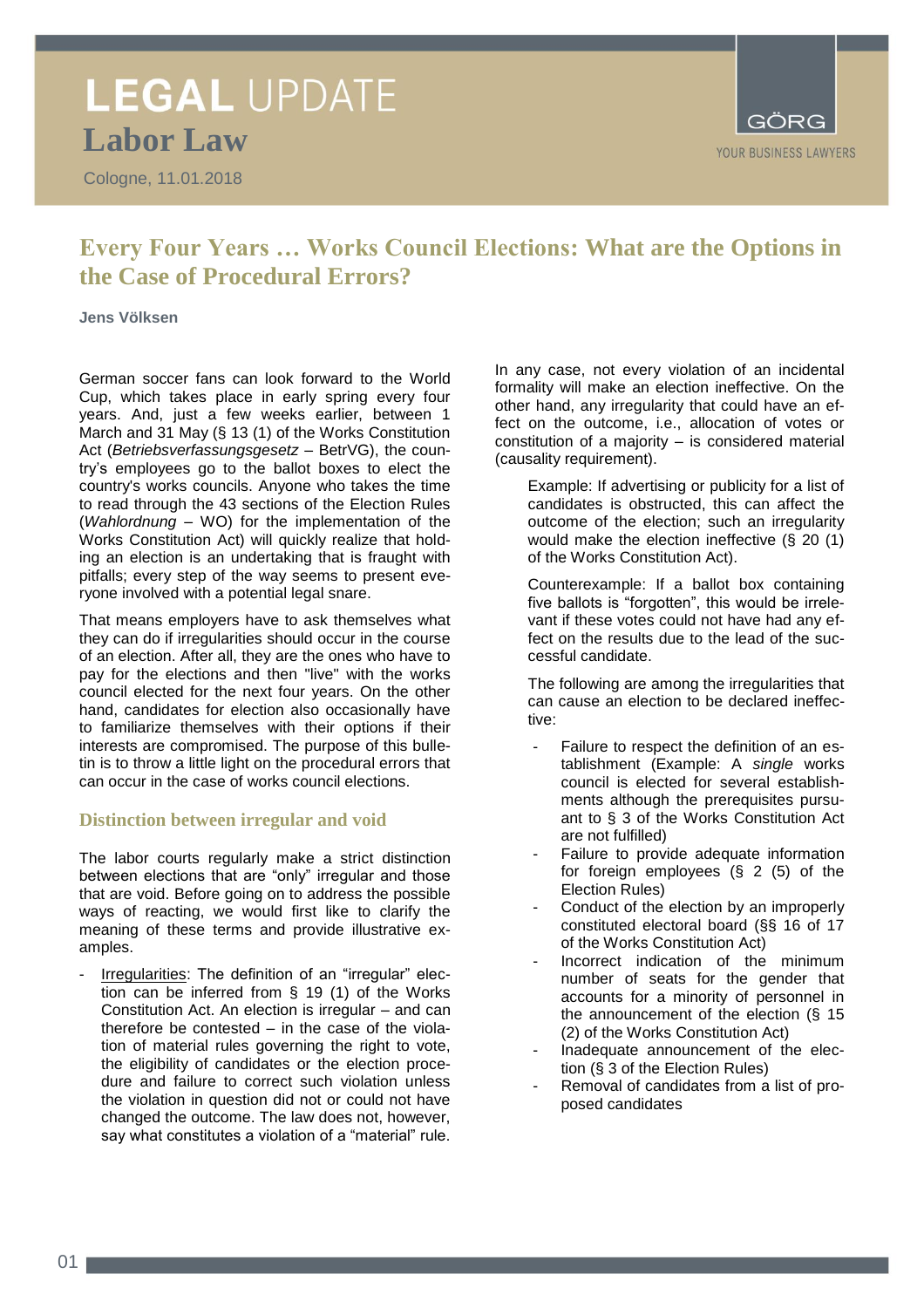# **LEGAL UPDATE**



- Admission of candidates lacking signatures of supporting employee (§ 14 (4) of the Works Constitution Act)
- Differences in design of ballots
- General admission of absentee ballots without control of eligibility (§ 24 of the Election Rules)
- Failure to seal ballot boxes properly
- Void elections: A void election is a much more serious matter. A member of a works council elected in a void election has no rights or obligations. However, an election will regularly be declared void only under very exceptional circumstances; this presupposes a violation of the general principles underlying the election procedure that is so severe as to lack even a semblance of legitimacy. In such cases, the violation must be obvious and especially egregious. Given this standard, elections are considered void only in very few cases:
	- Conduct of the election without an electoral board (e.g., a single individual put in charge of the organization of the election appointed by acclamation at the annual carnival party)
	- Vote through a show of hands at a meeting of employees
	- Vote through the Internet ("online election")
	- Election of a works council for more than a single company (obvious and egregious failure to respect the definition of what constitutes an establishment)
	- Massive violations of duty to ensure a public vote count and intimidation of voters

### **Contesting the results of an election**

In the case of an irregularity, the results of an election can be contested before the labor courts (§ 19 (1) of the Works Constitution Act). Action must be brought within a period of two weeks following announcement of the results of the election. Important: The works council will remain in office during the proceedings initiated to contest the election and may then also enter into works council agreements and will be fully empowered during that period. The tenure of such a works council will not end until such time as the findings of the court become final. In the case of failure to

challenge the results of an election within the twoweek period, a works council that takes office on the basis of an "irregular" election will remain in office for the full four-year term.

On the other hand, it is *not* necessary to comply with the two-week time limit in the case of an election that is void. An employer can claim that an election was void at any time. If the court finds that an election was in fact void, the works council is removed from office retroactively. Its actions up to that time (e.g., works council agreements) then become legally inoperative. The members of the works council are then left with only the residual protection against dismissal afforded them as candidates. Since elections are rarely found to be void, employers will in any case be well advised to comply with the two-week period for challenging the results of elections.

### **Injunctive relief**

It is often already possible to detect violations of election rules during the election itself. The question arises in such cases as to whether an employer must wait for the outcome of the election to challenge the results, which entails having to get along with the works council for a time. In order to avoid this, employers often attempt to obtain injunctive relief to have an election suspended. The Federal Labor Court (*Order of 27 July 2011, 7 ABR 61/10*) has made clear when and for what reasons it is possible to intervene in an ongoing election. According to the court, it is possible to consider suspension of an election only under extreme circumstances, namely, if it is virtually certain that the election will prove void. Mere irregularity will not suffice to justify suspension.

However, "constructive" motions at the level of the action brought to obtain injunctive relief remain possible. For example, it is possible to take corrective measures to eliminate the reason for which the election is contested. If, for example, a list of candidates is improperly rejected, it is possible to order that it be accepted.

### **Summary**

Works council elections involve considerable work and are complicated. This primarily affects the electoral boards, but employers are advised to keep an eye on ongoing elections. If it should seem obvious that an egregious violation of the law is taking place, it